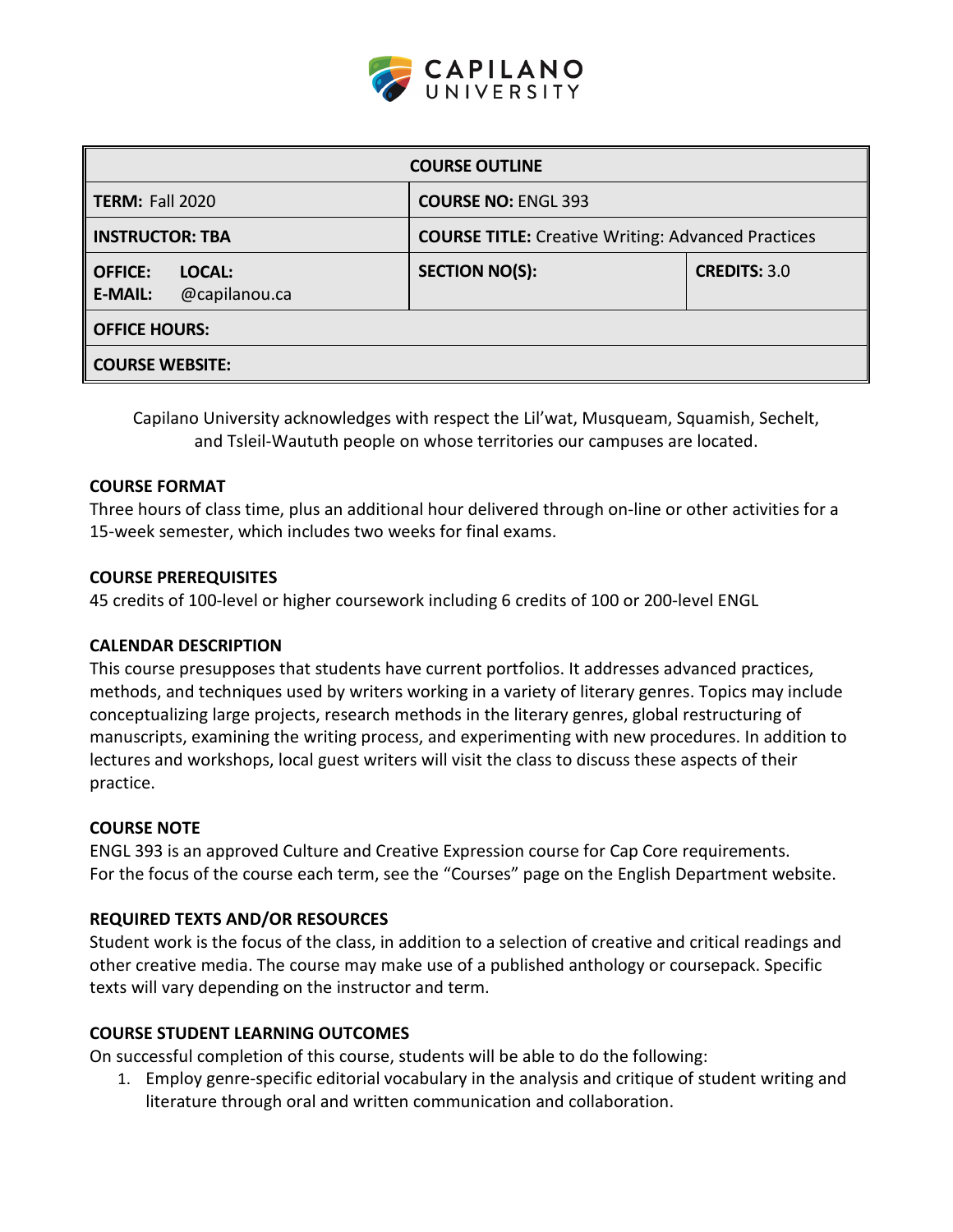- 2. Produce diverse forms of writing which operate in relation to audience, community, and society.
- 3. Engage in creative processes including conception, investigation, execution, and ongoing critical analysis (from drafting, workshopping, to portfolio).
- 4. Interpret diverse genre-specific forms from different perspectives (e.g. artistic, historical, Indigenous, literary, scientific, theoretical, multi-lingual).
- 5. Demonstrate the connection between different modes of writing and the ideas, traditions, and belief systems they engage.
- 6. Critically reflect on the development of their writing in the context of the course and apply this learning to the creation of a professional written portfolio.

Students who complete this Culture and Creative Expression course will be able to do the following:

- 1. Engage in creative processes including conception, investigation, execution, and ongoing critical analysis.
- 2. Identify, analyze, and critique the elements of a form of expression using its specific vocabulary.
- 3. Explain or demonstrate the connection between various events, ideas, traditions, and belief systems and the modes in which they are artistically or culturally expressed.
- 4. Interpret diverse forms of creative expression from different perspectives (e.g. artistic, historical, Indigenous, literary, scientific, philosophical).

## **COURSE CONTENT**

The content and week-by-week breakdown of the course will vary by term and instructor. The following is an example:

| Introduction: "portfolio thinking"            |
|-----------------------------------------------|
| The "Bio" and the Artist's Statement          |
| Workshop I: Conceptualizing a Project         |
| <b>Guest Panel: TBA</b>                       |
| Library Research Workshop I: Local Knowledge  |
| Workshop II                                   |
| <b>Guest Panel: TBA</b>                       |
| Library Research Workshop II: Visual Archives |
| Polygon Gallery Tour                          |
| Workshop III                                  |
| <b>Guest Panel: TBA</b>                       |
| Peer Revision Workshop                        |
| Colloquium                                    |
|                                               |

Weeks 14-15 Final Exam Period

## **EVALUATION PROFILE**

| Written Assignments*                      | 50-80%    |
|-------------------------------------------|-----------|
| <b>Presentations &amp; Group Projects</b> | $0 - 20%$ |
| Portfolio                                 | $0 - 30%$ |
| Participation                             | $0 - 10%$ |
| <b>Total</b>                              | 100%      |

No single assignment to be worth more than 35% of the final grade.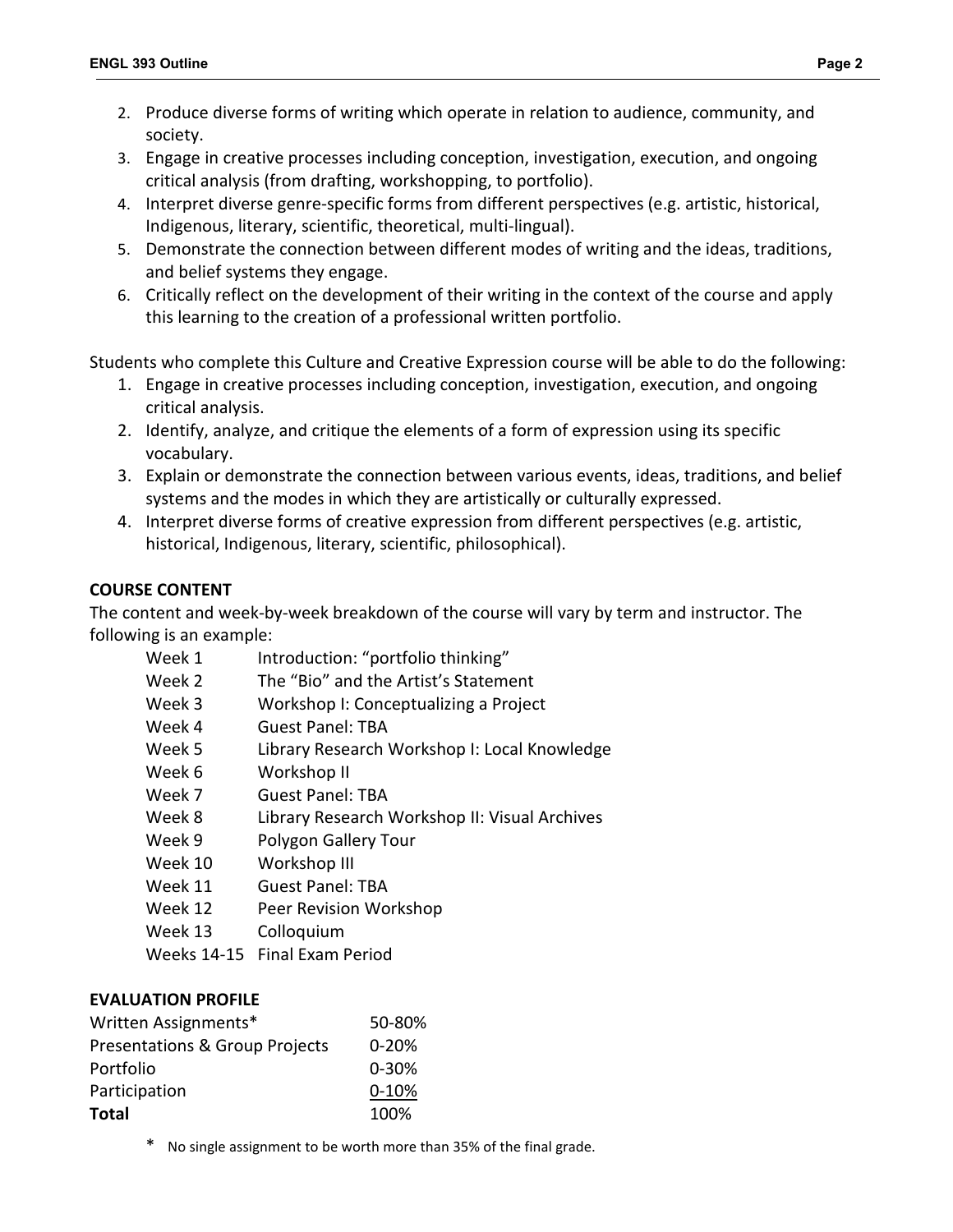### **ASSIGNMENTS**

The assignment structure for this course is determined by the instructor in accordance with the learning outcomes outlined above. Please refer to the course syllabus and Moodle site for a more detailed breakdown.

### **Written Assignments:**

Written assignments will develop students' ongoing creative practices, and may also include short pieces such as proposals, scripts, reflections, and artist statements.

### **Presentations:**

This course may include a presentation component, which may be an individual or group assignment (e.g. in-class debate, academic poster, research presentation). Detailed instructions will be provided in class and on Moodle.

## **Portfolio:**

The final revised portfolio is assessed by a rubric that considers application of research methods, restructuring of manuscripts, demonstrated experimentation with the writing process, and depth of revision.

### **Participation:**

Participation grades are based on the consistency, quality, and frequency of contributions to class discussions. Consistency means attending every class, maintaining a positive and respectful presence in the classroom, and actively contributing to discussions on a regular basis. Quality means demonstrating respect for peers and their contributions; listening attentively during lectures and when other students are speaking; and participating in all activities with an open and inquisitive mind.

## **GRADING PROFILE**

|     |               |                                             | $A+ = 90-100$ $B+ = 77-79$ $C+ = 67-69$ $D = 50-59$ |  |
|-----|---------------|---------------------------------------------|-----------------------------------------------------|--|
| l A |               |                                             | $\angle$ = 85-89   B = 73-76   C = 63-66   F = 0-49 |  |
|     | $A - = 80-84$ | $\vert B - 70 - 72 \vert C - 60 - 62 \vert$ |                                                     |  |

#### **Incomplete Grades**

Grades of Incomplete "I" are assigned only in exceptional circumstances when a student requests extra time to complete their coursework. Such agreements are made only at the request of the student, who is responsible to determine from the instructor the outstanding requirements of the course.

#### **Late Assignments**

Assignments are due at the beginning of the class on the due date listed. If you anticipate handing in an assignment late, please consult with your instructor beforehand.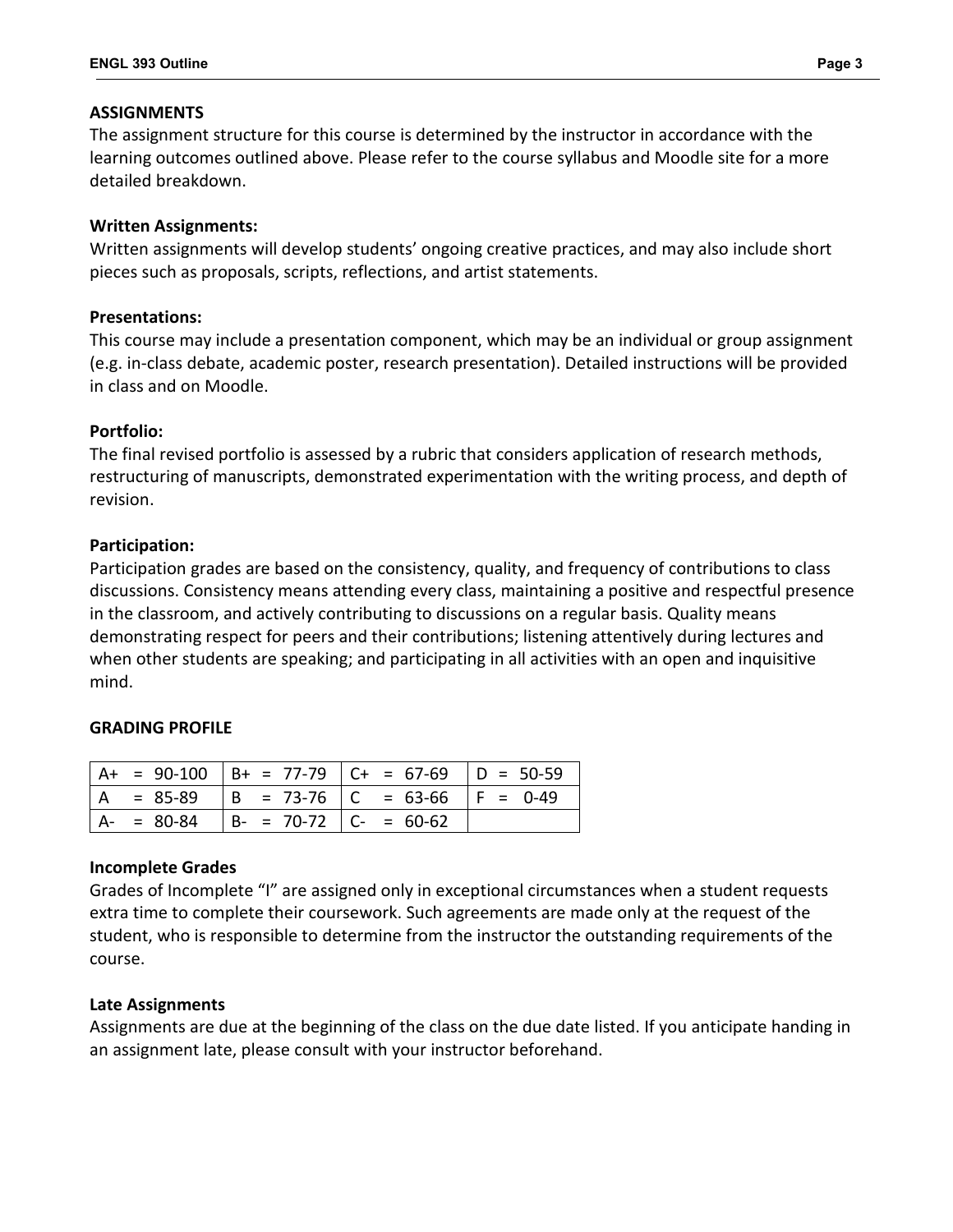## **Missed Exams/Quizzes/Labs, etc.**

Make-up exams, quizzes, and/or tests are given at the discretion of the instructor. They are generally given only in medical emergencies or severe personal crises. Some missed labs or other activities may not be able to be accommodated. Please consult with your instructor.

## **Attendance**

This course is built around an active classroom component. Attendance in all class meetings is therefore strongly advised. Students not attending class regularly will be at a considerable disadvantage. Official university policy on attendance is found in the Calendar.

## **English Usage**

Students are expected to proofread all written work for any grammatical, spelling, and stylistic errors. Instructors may deduct marks for incorrect grammar and spelling in written assignments.

## **Electronic Devices**

Students may use electronic devices during class for note-taking only.

## **On-line Communication**

Outside of the classroom, instructors will (if necessary) communicate with students using either their official Capilano University email or Moodle; please check both regularly. Official communication between Capilano University and students is delivered to students' Capilano University email addresses only.

# **UNIVERSITY OPERATIONAL DETAILS**

## **Tools for Success**

Many services are available to support student success for Capilano University students. A central navigation point for all services can be found at:<https://www.capilanou.ca/student-life/>

# **Capilano University Security: download the [CapU Mobile Safety App](https://www.capilanou.ca/student-life/support--wellness/safety--security/capu-safe-app/)**

# **Policy Statement (S2009-06)**

Capilano University has policies on Academic Appeals (including appeal of final grade), Student Conduct, Academic Integrity, Academic Probation and other educational issues. These and other policies are available on the University website.

# **Academic Integrity (S2017-05)**

Any instance of academic dishonesty or breach of the standards of academic integrity is serious and students will be held accountable for their actions, whether acting alone or in a group. See policy and procedures S2017-05 Academic Integrity for more information: [https://www.capilanou.ca/about](https://www.capilanou.ca/about-capu/governance/policies/)[capu/governance/policies/](https://www.capilanou.ca/about-capu/governance/policies/)

Violations of academic integrity, including dishonesty in assignments, examinations, or other academic performances, are prohibited and will be handled in accordance with the Student Academic Integrity Procedures.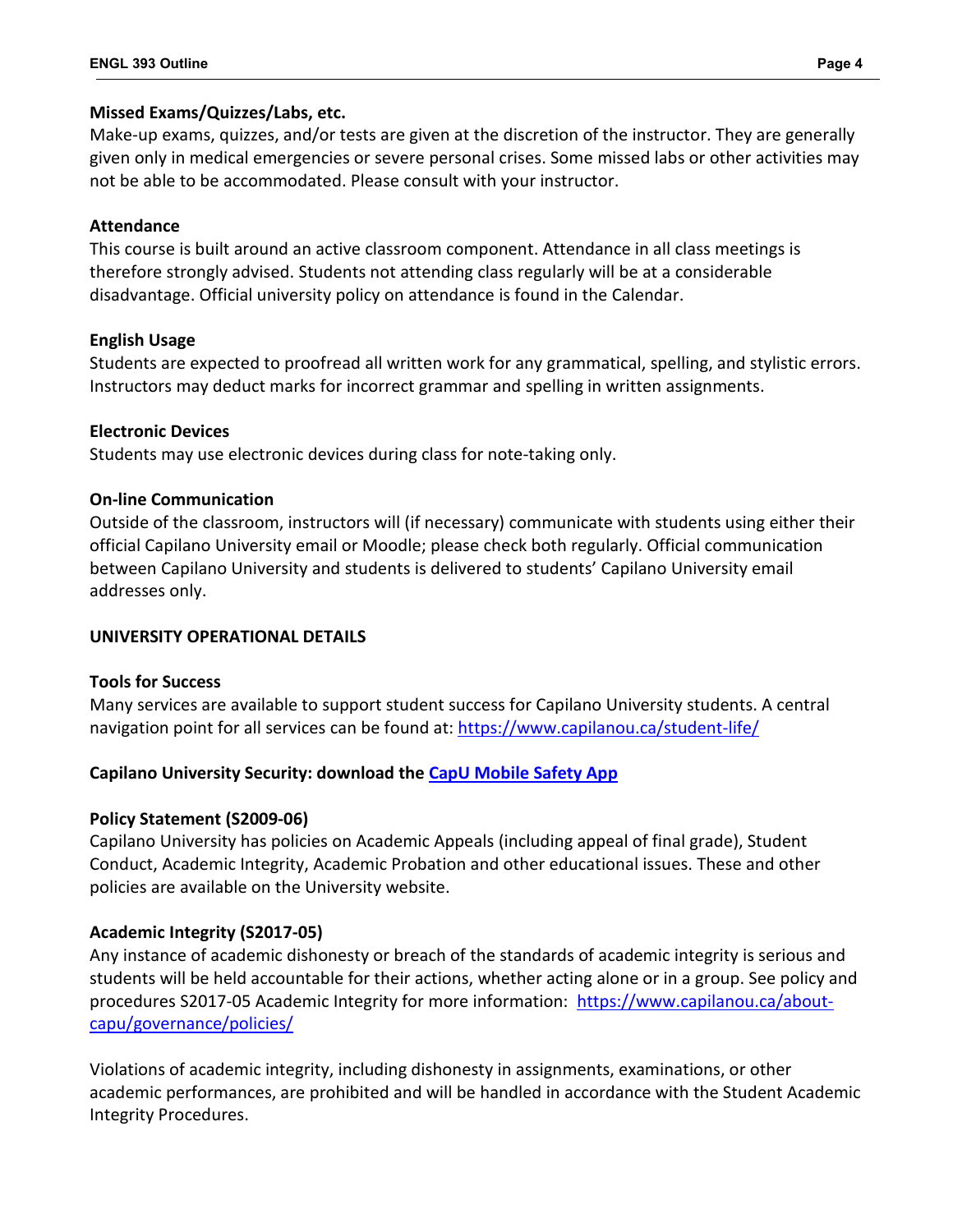**Academic dishonesty** is any act that breaches one or more of the principles of academic integrity. Acts of academic dishonesty may include but are not limited to the following types:

**Cheating**: Using or providing unauthorized aids, assistance or materials while preparing or completing assessments, or when completing practical work (in clinical, practicum, or lab settings), including but not limited to the following:

- Copying or attempting to copy the work of another during an assessment;
- Communicating work to another student during an examination;
- Using unauthorized aids, notes, or electronic devices or means during an examination;
- Unauthorized possession of an assessment or answer key; and/or,
- Submitting of a substantially similar assessment by two or more students, except in the case where such submission is specifically authorized by the instructor.

**Fraud**: Creation or use of falsified documents.

**Misuse or misrepresentation of sources**: Presenting source material in such a way as to distort its original purpose or implication(s); misattributing words, ideas, etc. to someone other than the original source; misrepresenting or manipulating research findings or data; and/or suppressing aspects of findings or data in order to present conclusions in a light other than the research, taken as a whole, would support.

**Plagiarism**: Presenting or submitting, as one's own work, the research, words, ideas, artistic imagery, arguments, calculations, illustrations, or diagrams of another person or persons without explicit or accurate citation or credit.

**Self-Plagiarism**: Submitting one's own work for credit in more than one course without the permission of the instructors, or re-submitting work, in whole or in part, for which credit has already been granted without permission of the instructors.

**Prohibited Conduct**: The following are examples of other conduct specifically prohibited:

- Taking unauthorized possession of the work of another student (for example, intercepting and removing such work from a photocopier or printer, or collecting the graded work of another student from a stack of papers);
- Falsifying one's own and/or other students' attendance in a course;
- Impersonating or allowing the impersonation of an individual;
- Modifying a graded assessment then submitting it for re-grading; or,
- Assisting or attempting to assist another person to commit any breach of academic integrity.

## **Sexual Violence and Misconduct**

All Members of the University Community have the right to work, teach and study in an environment that is free from all forms of sexual violence and misconduct. Policy B401 defines sexual assault as follows: